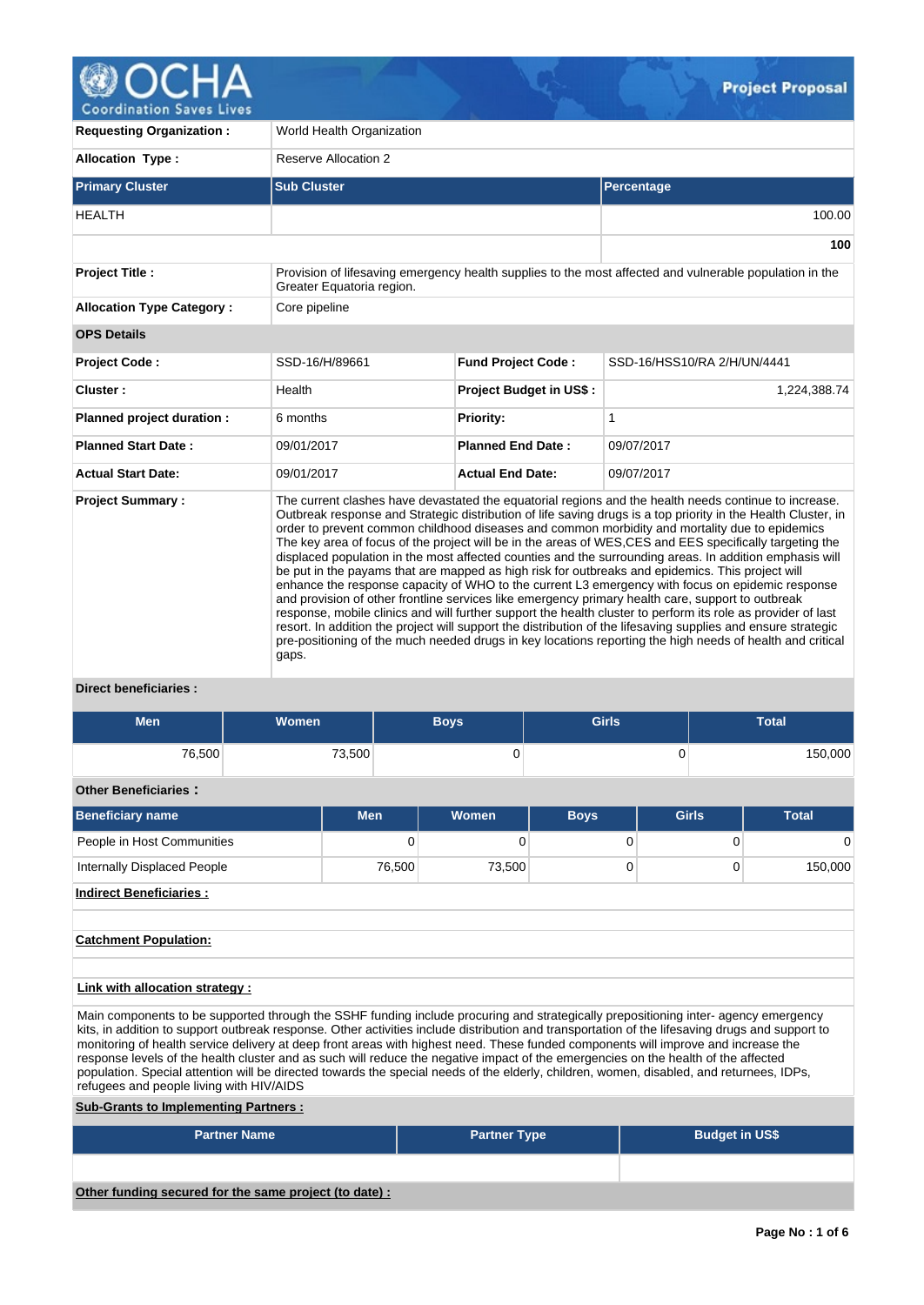|                           | <b>Other Funding Source</b>  | Other Funding Amount |                |  |
|---------------------------|------------------------------|----------------------|----------------|--|
|                           |                              |                      |                |  |
| Organization focal point: |                              |                      |                |  |
| <b>Name</b>               | <b>Title</b>                 | Email                | <b>Phone</b>   |  |
| Mpairwe Allan             | <b>Emergency Coordinator</b> | mpairwea@who.int     | +2111955372370 |  |

# **BACKGROUND**

# **1. Humanitarian context analysis**

Fighting broke out a five months ago leading to massive destruction and displacement of people in greater equatorial region affecting a total of 14 counties. The crisis in the equatorial region has had dire consequences still persisted. South Sudan continues to face one of the most expensive humanitarian operations in the world. This is compounded by major internal displacement from the previous clashes, increasing food insecurity and high malnutrition rates, limited access to basic services, disease outbreak and access challenges to crisis affected areas. The current humanitarian crisis in South Sudan is widespread and severe, with more than 6.4 million people in need of emergency assistance,. The country's very fragile health system (lack of skilled staff, supplies, equipment and leadership at all levels) was negatively impacted by the crisis, and further hampered the humanitarian response. Over 65 per cent of health facilities in the equatorial regioin are not functioning. The break in the provision of essential medicines through the CAIPA supply- chain will have humanitarian consequences throughout the three states,. The humanitarian pipeline is not designed to replace or cover routine primary health care essential medicines and hence high mobility and mortality expected. Even if funding for the essential medicines were to be availed by early January, the procurement delays and mechanism for delivering drugs to facilities would not allow the drugs to be in country by the last quarter of 2016 and this will cause a gap/stock out of six months, likely driving an accelerated spread of disease and illness to which health partners will need to respond. Communicable diseases remain prevalent in South Sudan, and appear to be on the increase including a re-emergence of vaccine preventable diseases (i.e. measles, polio, & meningitis. . Acute respiratory infections & bloody diarrhea are the leading causes of morbidity, especially among children under five. Currently South Sudan local health authorities are battling with a cholera outbreak that has already affected 3300 people in nine states of which CES reported the highest numbers. This has stretched the already fragile health system that face an enormous task of coping with the increasing need for lifesaving emergency health services and as such it is of utmost importance that the cluster lead for health has adequate funds to support front line services especially in time when WHO has to perform its role as a provider of last resort and hence respond to any potential epidemics. Over 277,610 persons are believed to have fled the three states of the equatorial region and this affected population has limited access to live saving interventions including basic emergency health services. Majority of the population are living in extremely deplorable conditions, with limited shelter, food and water. The overcrowded environment is extremely precarious. The risk of communicable diseases outbreak escalation cannot be underestimated and hence need for urgent funding for the pipeline to avert the possible mortalities and morbidities that could be experienced in the state of CES,WES and EES.

# **2. Needs assessment**

The crisis in South Sudan has caused a major public health crisis with extensive disruption of essential primary and secondary health care services. As of November 2016 only 30% of health facilities in the states of EES,WES and CES are functional ,the rest being affected and damaged due to the conflict. This also hampers preventative care including vaccination campaigns, malnutrition screening and antenatal care. Healthcare coverage across the country is poor with only 40%(MOH 2015) estimated able to access health care within in 5km radius; In addition to the limited level of service delivery,86% of the health facility have reported drug stock outs in the greater equatorial. This translated to about 80% of the affected population not having access to lifesaving drugs (MOH 2016). Malaria accounts for 40% and 27 % of the consultation and morbidities in OPD consultations. Three counties in the greater equatorial region have reported cholera cases with the highest number being in CES state that has reported over 3300 cases (WHO 2016). The most recent assessment in Mundiri and Mvolo established that there is a general deteriorating health situation across the Greater Mundiri area, aggravated by lack of basic drugs, equipment, adequate health facilities and health personnel as a result of the conflict. The community relies on traditional herbs to treat common ailments life fewer and diarrhea. An estimated 33% of the health facilities in the Mundiri area remain closed and not operational. Low vaccination coverage was also established to be one of the major health need to be urgently attended to (ICWG Inter Agency Assessment, 2016). Hepatitis E remains a public health threat as 12 suspected cases have been reported in Yambio (MOH 2016). Yei County continues to face enormous health needs and over 50,000 people remain displaced with lack of health services. A joint assessment by WHO and UNHCR in November 2016, established that the only hospital at county level is in dire need of Human resources and lifesaving drugs to support treatment and management of the common illnesses. Other common threats to people's health included acute respiratory infections, acute watery diarrhea, malaria, malnutrition and measles. The Equatorial region states being in the meningitis belt of Africa, the dry season may see outbreaks of meningococcal meningitis. Due to weak logistic systems, poor infrastructure, and environmental access constraints, distribution of drugs to health facilities is often challenging, resulting in ruptures at facility level and this trend will continue in the first quarter of 2017. Health partners are often called upon to mobilize and assist during extraordinary efforts to help in procurement as well as transport and distribution. Over 12 health cluster partners in the equatorial region have benefited from WHO pipeline and this will continue in the coming two quarters of 2017 and as such it is imperative for the pipeline to have adequate resources to enable WHO promptly respond to the critical health needs.

### **3. Description Of Beneficiaries**

The target population is based on the amount of core pipeline supplies that will be procured using SSHF support. A total population of 150,000 beneficiaries will be targeted of which 73,500 will be of the female sex. . Both the IDPs in the POCs and those that are mobile due to recurrent displacement and a fraction of the host community will benefit from this pipeline

#### **4. Grant Request Justification**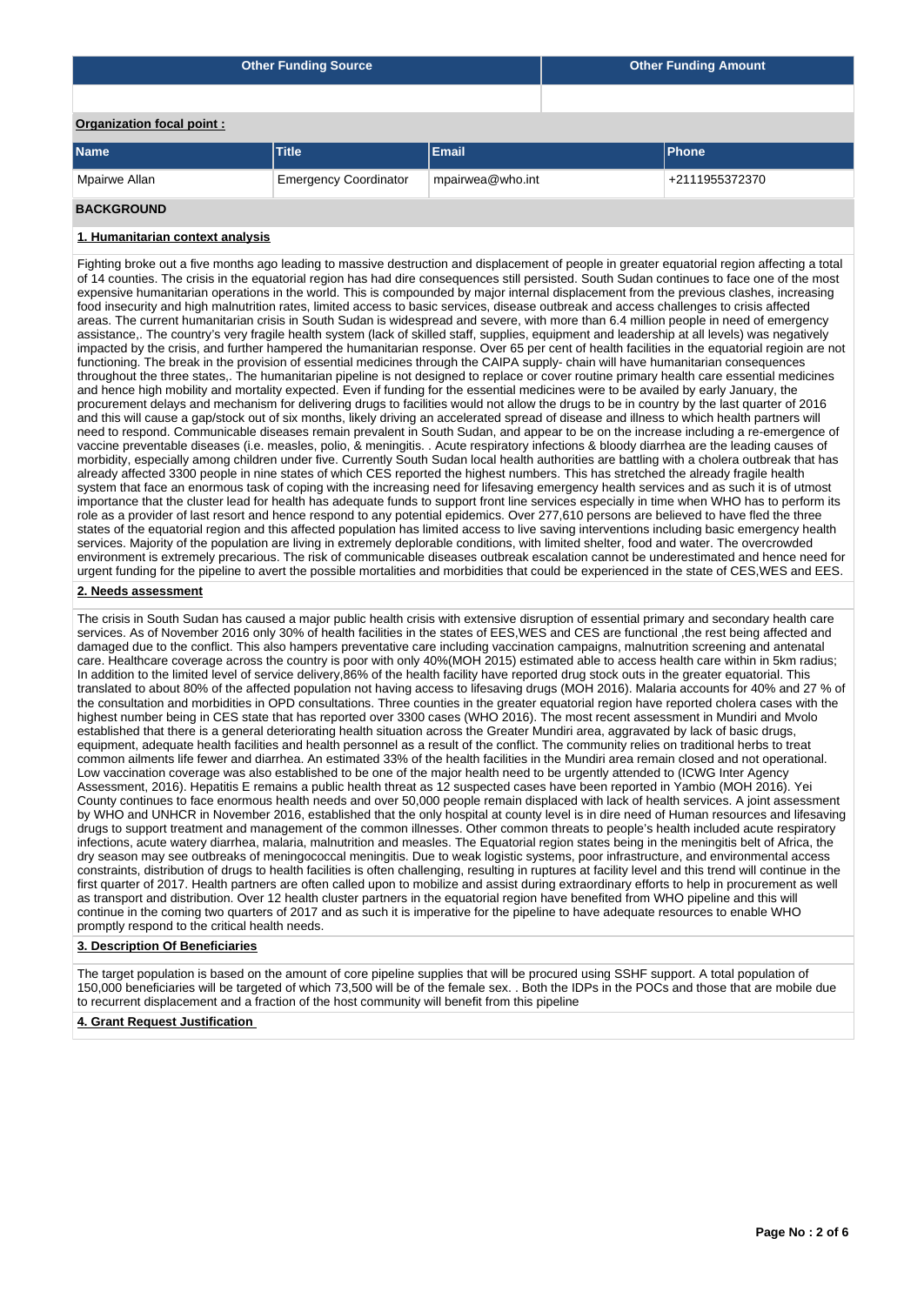Cluster is targeting 277,610 people of those in need with lifesaving health services in CES,WES,and EES. Humanitarian needs among displaced people and other vulnerable groups continue to grow, and the humanitarian operations in Equatorial region remain precarious. Many health facilities(47%) in conflict affected areas and other stable areas are almost non-functional as the health personnel fail to report on duty due to insecurity, unpaid salary and shortage of drugs. This is exacerbated by already very fragile health systems (lack of skilled staff, drugs, medical supplies and equipment, leadership, etc. at all levels) that have further affected the humanitarian response. The State Ministry of Health in Yambio,Torit and most counties are has limited capacity to manage the current health emergencies such as cholera, and any public health risks and will greatly rely on WHO for its support in these areas. . Considering the current humanitarian situation, there is a tremendous lack of medical drugs to support he high impact interventions. WHO remains the only agency involved in such interventions. The weaknesses of essential social services like health are the major causes of epidemics. Based on the statistics of the previous years, the biggest contributor of morbidity and mortality in the population is epidemic prone diseases as a result of low level of epidemic preparedness and response capacity by the government institutions at all level. In the last six months health cluster partners have greatly relied on WHO emergency kits to support their response operations at field level, and they will continue to rely on the WHO core pipeline for the next six months.. This trend is set to continue and hence it's very important for WHO as a health lead to have adequate stock piles of life saving drugs and sustain the support to outbreak response efforts.

# **5. Complementarity**

the kits procured will be provided at the facility level,and these will be accessed by the clients that are being managed for SGBV in addition to the children who are receiving immunization services and are reported with medical complications. Note that the drug component in the IEKK are not found in the RH kits provided to managed RH cases hence these will complement the management of these patients to ensure they get a holistic care

# **LOGICAL FRAMEWORK**

#### **Overall project objective**

To contribute to the overall reduction of the morbidity and mortality due to avoidable illnesses in the vulnerable population in the greater Equatoria region

# **HEALTH**

| <b>Cluster objectives</b>                                                                                                                                                                                                                                                                             | <b>Strategic Response Plan (SRP) objectives</b>                                                                   | <b>Percentage of activities</b> |
|-------------------------------------------------------------------------------------------------------------------------------------------------------------------------------------------------------------------------------------------------------------------------------------------------------|-------------------------------------------------------------------------------------------------------------------|---------------------------------|
| CO1: Improve access, and scale-up<br>responsiveness to, essential emergency<br>health care, including addressing the major<br>causes of mortality among U5C (malaria,<br>diarrhea and Pneumonia), emergency<br>obstetric care and neonate services in<br>conflict affected and vulnerable populations | HRP 2016 SO1: Save lives and alleviate<br>suffering through safe access to services and<br>resources with dignity | 50                              |
| CO <sub>2</sub> : Prevent, detect and respond to<br>epidemic prone disease outbreaks in conflict<br>affected and vulnerable populations                                                                                                                                                               | HRP 2016 SO1: Save lives and alleviate<br>suffering through safe access to services and<br>resources with dignity | 50                              |

**Contribution to Cluster/Sector Objectives :** The project will contribute to the three health cluster objectives by ensuring life saving supplies are available and easily accessed to respond to common but potential fatal illness. Communicable disease account for more 80% of the mortality and morbidity in the population and hence strengthening the capacity of the health system to control and prevent this avoidable mortality is paramount. The SSHF funding will be used to enhance the response capacity at state, Payam levels in order to reduce morbidity and mortality associated with humanitarian emergencies and mitigate the impact of the emergencies by having a quick and prompt response. Main components to be supported through the SSHF funding include conducting rapid health assessments, distribution and transportation of the life saving drugs, capacity building activities for emergency preparedness and response activities, health cluster coordination activities, health information systems in emergencies, prompt deployment of trained and competent technical officers and technical support to the health cluster members in areas regarding emergency preparedness and response. These funded components will improve and increase the preparedness and response levels of the health cluster and as such will reduce the negative impact of the emergencies on the health of the affected population. Special attention will be directed towards the special needs of the elderly, children, women, disabled, and returnees, IDPs, refugees and people living with HIV/AIDS

# **Outcome 1**

Quality emergency health services are promptly and effectively delivered to the displaced populations in Greater Equatorial Regions

# **Output 1.1**

## **Description**

Inter-agency health kits procured and strategically distributed to targeted Health Facilities in the states of WES,ESS and CES

## **Assumptions & Risks**

### **Activities**

#### **Activity 1.1.1**

Immediate procurement of life saving inter agency kits

# **Activity 1.1.2**

Transportation and distribution of IEHK to key identified areas in WES, EES, and CES

#### **Activity 1.1.3**

Monitoring and evaluation of field interventions regarding the management of the core pipeline

# **Indicators**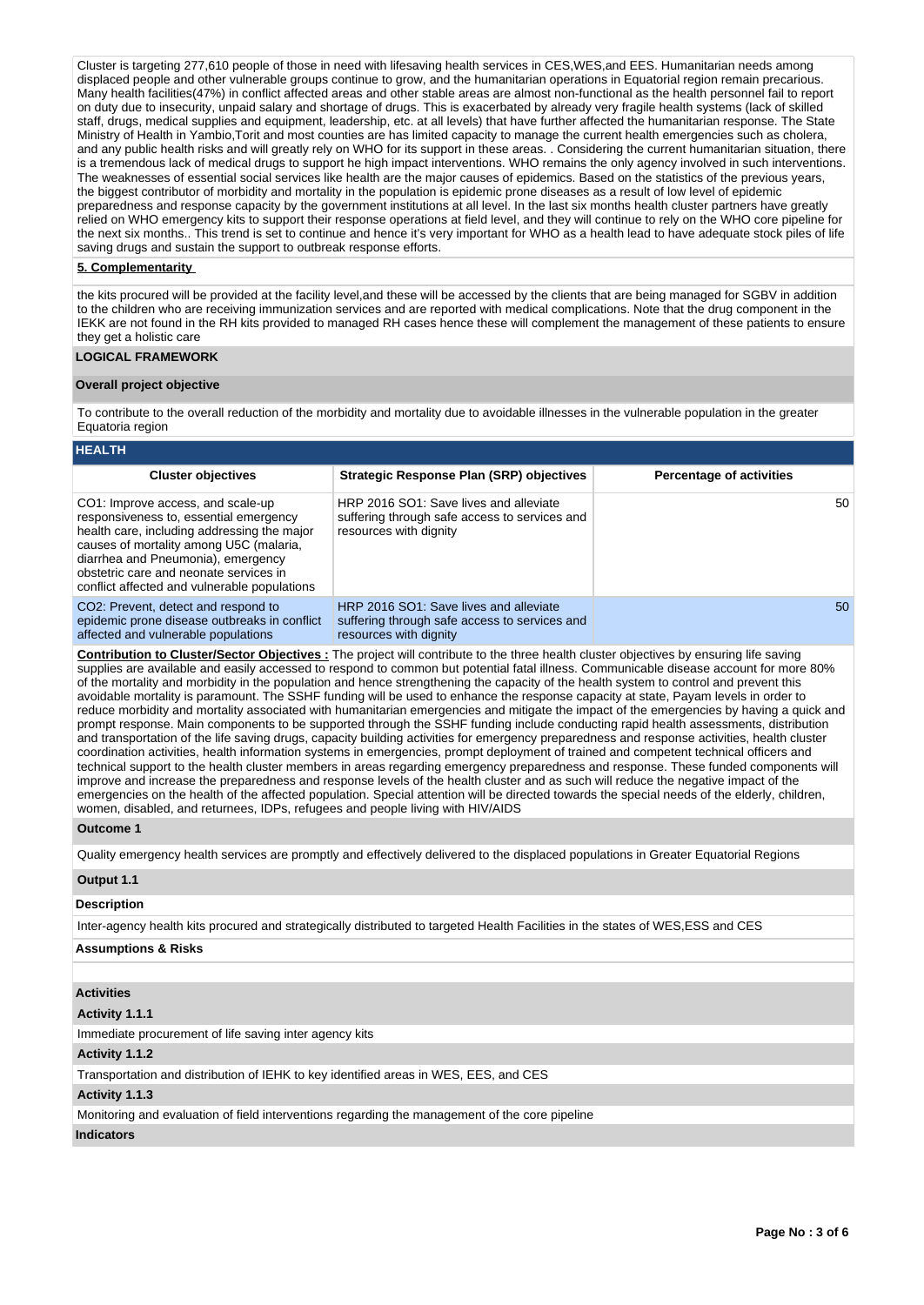|                                                                                                  |                |                                                                                                            |             | End cycle beneficiaries |   |                   | End<br>cycle  |  |  |
|--------------------------------------------------------------------------------------------------|----------------|------------------------------------------------------------------------------------------------------------|-------------|-------------------------|---|-------------------|---------------|--|--|
| Code                                                                                             | <b>Cluster</b> | <b>Indicator</b>                                                                                           | <b>Men</b>  | <b>Women</b>            |   | <b>Boys</b> Girls | <b>Target</b> |  |  |
| Indicator 1.1.1                                                                                  | <b>HFAITH</b>  | Core Pipeline # of direct beneficiaries from<br>emergency health supplies (IEHK / trauma kit /<br>RH kit ) | 100.0<br>00 | 100.000                 | 0 | 0                 | 200,000       |  |  |
|                                                                                                  |                | <b>Means of Verification:</b> warehousing bills, procurement records, distribution plan                    |             |                         |   |                   |               |  |  |
| Indicator 1.1.2                                                                                  | HEALTH         | Core Pipeline # of implementing partners<br>receiving supplies from the pipeline                           |             |                         |   |                   | 6             |  |  |
| Means of Verification : Log of events, way bills, receipts form warehouses, goods received notes |                |                                                                                                            |             |                         |   |                   |               |  |  |
| <b>Additional Targets:</b>                                                                       |                |                                                                                                            |             |                         |   |                   |               |  |  |

# **M & R**

# **Monitoring & Reporting plan**

Monitoring and Evaluation officer from Health Cluster will support WHO in directly monitoring the implementation of the SSHF project .The monitoring process will aim at tracking the implementation of planned activities. The regular (weekly, monthly) tracking of the level of implementation will be done by the WHO focal points with the technical support by the expertise from the regional and headquarter offices. The front line activities will be monitored by the technical officers and logistic assistants in the WHO sub offices in the state. The tracking will be done against the indicators through the indicated means of verification mainly weekly and monthly reports as well as some deliverables like the health cluster or epidemiological bulletin, and regular field visit of the EHA focal point, Health Cluster Coordinator and senior supervisor (WR). The tracking will be done against the set indicators and verified through HMIS, IDSR weekly reporting tool, line lists, casebased investigation forms, way bills, training reports, attendance sheets, regular cluster meetings, support supervision reports and Morbidity and mortality reports as well as routine support supervision visits by the EHA team. Based on the Monitoring and Reporting framework, the health cluster will support the monitoring process and data collection and reporting against the set and identified SSHF indicators on a quarterly basis. Key reports generated will be Weekly WHO situation reports, Epidemiological bulletins on a weekly basis,health cluster bulletin,quarterly reports and surveillance reports that will be shares with health cluster partners on a periodic basis.

#### **Workplan**

| <b>Activitydescription</b>                                                                                        | Year |   | 112131 |   |   |  |  | 4 5 6 7 8 9 10 11 12 |
|-------------------------------------------------------------------------------------------------------------------|------|---|--------|---|---|--|--|----------------------|
| Activity 1.1.1: Immediate procurement of life saving inter agency kits                                            | 2017 | X |        |   |   |  |  |                      |
| Activity 1.1.2: Transportation and distribution of IEHK to key identified areas in<br>WES. EES. and CES           | 2017 |   |        | Χ |   |  |  |                      |
| Activity 1.1.3: Monitoring and evaluation of field interventions regarding the<br>management of the core pipeline | 2017 |   |        |   | x |  |  |                      |

# **OTHER INFO**

# **Accountability to Affected Populations**

The affected population will be engaged in the needs analysis through provision of the much needed information during assessments and surveys. Key opinion holders in the community will be consulted on pertinent issues in coordination with the cluster. Existing Community structures like the surveillance systems will also be engaged in the response especially community based interventions like integrated community case management where a number of volunteers are trained to be able to handle and refer cases of most common causes of morbidity include malaria, acute respiratory tract infections and malaria. Likewise community resource persons will be involved in mitigation measures for major health hazard and also as first responders in the major humanitarian emergencies

#### **Implementation Plan**

The duration for implementing of the CHF funded activities will be 6 months. The project will be implemented through the established sub office to response to the equatorial regions, health cluster partners and local health authorities. WHO being a technical agency supports responses for health through the existing structures which are the local health authorities and members of the cluster. All distribution of the lifesaving emergency drugs and supplies will be undertaken by WHO through the logistics unit at both field and national level. Coordination, led by the Ministry of Health and WHO in close collaboration with other partners, will be optimized to ensure maximum effectiveness of assistance, avoid overlapping and reprogram activities in due time. Mobile health units will provide live-saving health services to displaced people in affected areas.. The focus of the interventions will be in the high risk payams of greater equatorial regions. As part of the synchronization of filling in critical gaps, WHO will continue to work with other actors including logistics cluster ( WFP) , UNICEF,OCHA and NGOs to ensure a coordinated, systematic and efficient delivery of the emergency health services in need. Monitoring of the activities will be done by the WHO technical officers on a monthly basis with provision of regular situation reports with support and leadership of the representative of the World Health Organization

#### **Coordination with other Organizations in project area**

**Name of the organization Areas/activities of collaboration and rationale** 

# **Environment Marker Of The Project**

B+: Medium environmental impact with mitigation(sector guidance)

# **Gender Marker Of The Project**

2a-The project is designed to contribute significantly to gender equality

#### **Justify Chosen Gender Marker Code**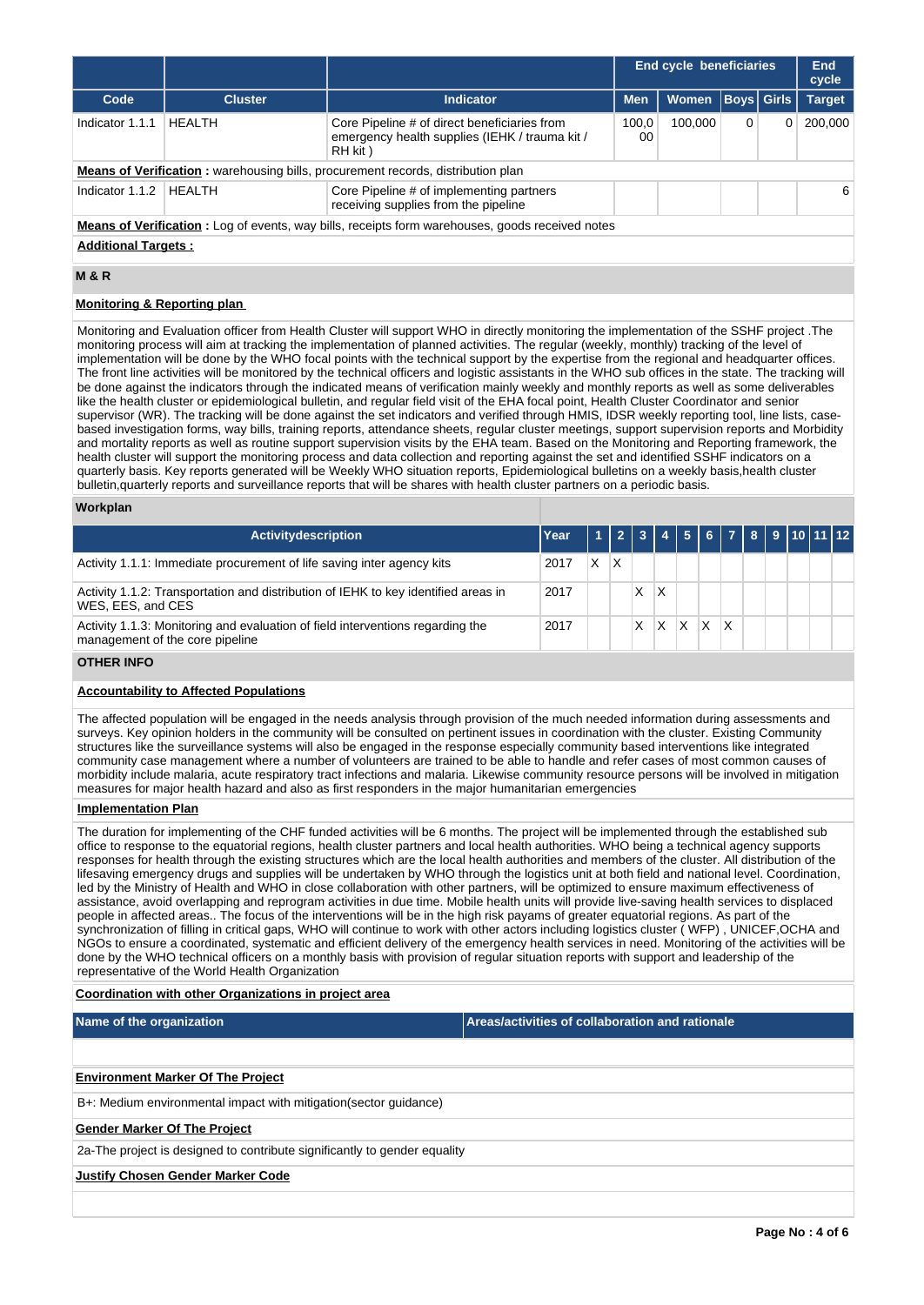# **Protection Mainstreaming**

# **Country Specific Information**

# **Safety and Security**

# **Access**

# **BUDGET**

| <b>BUDGET</b> |                                                                                                                                                                                       |   |                 |                     |                                          |                           |                   |
|---------------|---------------------------------------------------------------------------------------------------------------------------------------------------------------------------------------|---|-----------------|---------------------|------------------------------------------|---------------------------|-------------------|
| Code          | <b>Budget Line Description</b>                                                                                                                                                        |   | D/S Quantity    | <b>Unit</b><br>cost | <b>Duration</b><br><b>Recurran</b><br>ce | $\%$<br>charged<br>to CHF | <b>Total Cost</b> |
|               | <b>Staff and Other Personnel Costs</b>                                                                                                                                                |   |                 |                     |                                          |                           |                   |
| 1.1           | 2 emergency short term technical staff to support pipeline<br>management and monitoring the effective utilisation of the<br>stock                                                     | D | 3               | 18,00<br>0.00       | 6                                        | 35.00                     | 113,400.00        |
|               | 2 staff @ P3 level to support the pipeline management in the states of EES, WES, CES(One roving to support and one based in<br>Juba specifically handle these supplies and follow up) |   |                 |                     |                                          |                           |                   |
|               | <b>Section Total</b>                                                                                                                                                                  |   |                 |                     |                                          |                           | 113,400.00        |
|               | <b>Supplies, Commodities, Materials</b>                                                                                                                                               |   |                 |                     |                                          |                           |                   |
| 2.1           | Inter Inter Health Kits                                                                                                                                                               | D | 15 <sup>1</sup> | 20,67<br>1.00       | $\mathbf{1}$                             | 100.00                    | 310,065.00        |
|               | Full Kits with antimalarial component                                                                                                                                                 |   |                 |                     |                                          |                           |                   |
| 2.2           | <b>Trauma</b> kits                                                                                                                                                                    | D |                 | 14   6,712<br>.51   | 1                                        | 100.00                    | 93,975.14         |
|               | <b>KIT A</b>                                                                                                                                                                          |   |                 |                     |                                          |                           |                   |
| 2.3           | Trauma kits                                                                                                                                                                           | D |                 | 10   6,230<br>.84   | 1                                        | 100.00                    | 62,308.40         |
|               | Kit B                                                                                                                                                                                 |   |                 |                     |                                          |                           |                   |
| 2.4           | Surgical KIT minor and major                                                                                                                                                          | D | 200             | 450.0<br>0          | 1                                        | 100.00                    | 90,000.00         |
|               | support to kit A and B                                                                                                                                                                |   |                 |                     |                                          |                           |                   |
| 2.5           | Anesthetic Kit                                                                                                                                                                        | D |                 | 100 1,139<br>.60    | 1                                        | 100.00                    | 113,960.00        |
|               | kit                                                                                                                                                                                   |   |                 |                     |                                          |                           |                   |
| 2.6           | Pnuemonia kit                                                                                                                                                                         | D | 200             | 443.9<br>0          | 1                                        | 100.00                    | 88,780.00         |
|               | Kit A and B                                                                                                                                                                           |   |                 |                     |                                          |                           |                   |
|               | <b>Section Total</b>                                                                                                                                                                  |   |                 |                     |                                          |                           | 759,088.54        |
|               | <b>Contractual Services</b>                                                                                                                                                           |   |                 |                     |                                          |                           |                   |
| 4.1           | Charter Flights for delivery of Core Pipeline supplies and<br>outbreak Kits                                                                                                           | D |                 | 6 6,000<br>.00      | 2                                        | 100.00                    | 72,000.00         |
|               | Us\ze of charter flights by UNHAS or private companies to deliver supplies in hot spots@ rotation costs about 6000usd and two<br>charters per month for 6 months                      |   |                 |                     |                                          |                           |                   |
| 4.2           | Private road transporters for distribution of life saving supplies                                                                                                                    | D |                 | 3 6,000<br>.00      | 3                                        | 100.00                    | 54,000.00         |
|               | Contracting 20 ton vehicles to deliver supplies in three states                                                                                                                       |   |                 |                     |                                          |                           |                   |
| 4.3           | UNHAS flights to the three affected states                                                                                                                                            | D |                 | 12 550.0<br>0       | 3                                        | 100.00                    | 19,800.00         |
|               | Monthly supervision in the three states by two staff every month                                                                                                                      |   |                 |                     |                                          |                           |                   |
| 4.4           | Ensuring adequate ware housing space for the core pipeline<br>supplies                                                                                                                | D |                 | 3   6,000<br>.00    | 6                                        | 100.00                    | 108,000.00        |
|               | Maintenance and procurement of ware housing space 300 sq meters in each of the three states per month at 25usd per sqm<br>$=300x20x3x6=108000$                                        |   |                 |                     |                                          |                           |                   |
|               | <b>Section Total</b>                                                                                                                                                                  |   |                 |                     |                                          |                           | 253,800.00        |